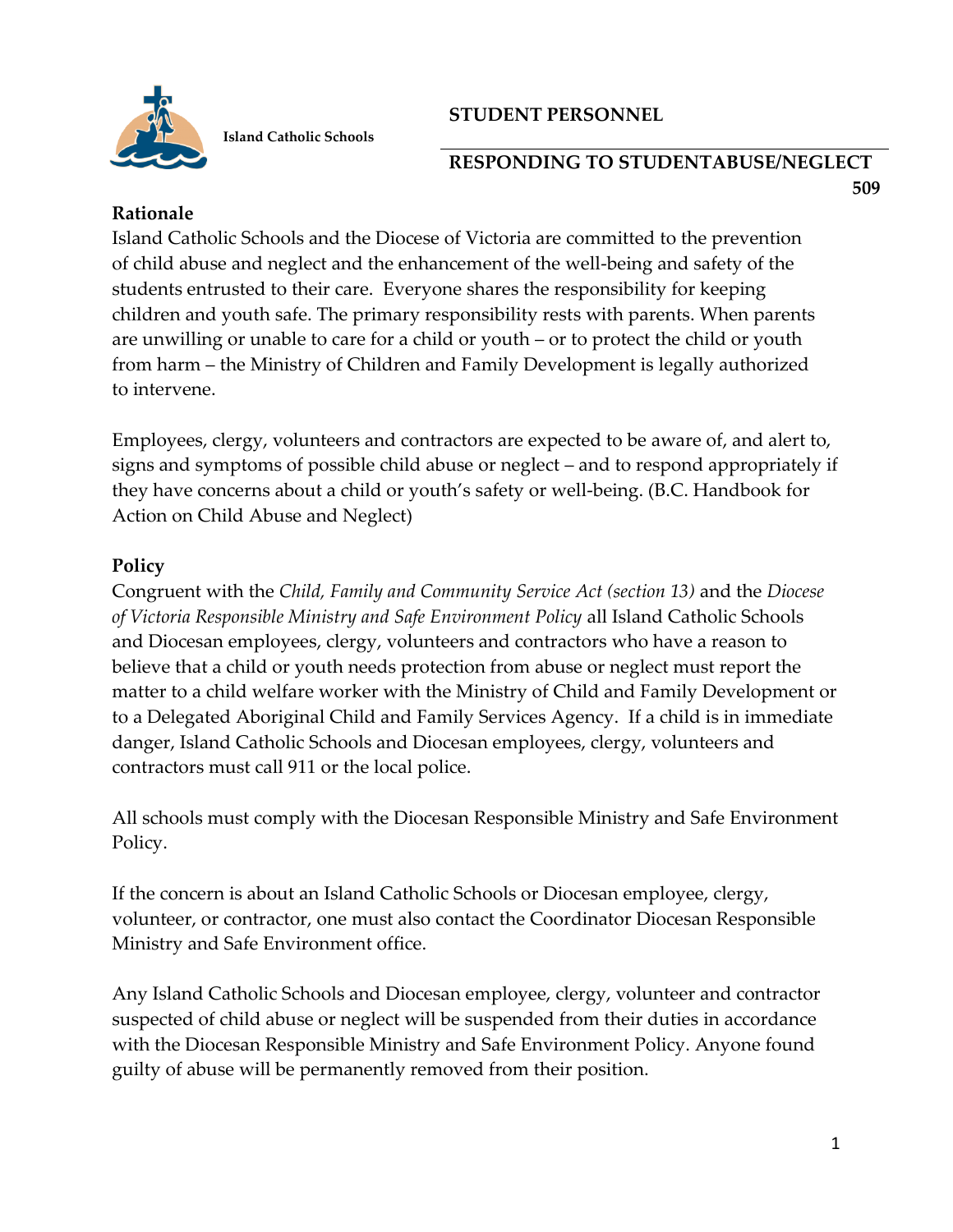If a report of abuse is about an Island Catholic Schools teacher or administrator, the Principal or Superintendent must also file a written and signed report about the allegation against the teacher or administrator to the B.C. Teacher Regulation Branch.

# **Definitions**

**Appointed School Official:** Persons designated by the Diocese/School to take responsibility for child abuse or neglect cases on behalf of the school. This is usually the Principal, with the Vice-Principal or lead teacher as alternate and the Superintendent if an allegation is made against the Principal.

**Child:** Any person under the age of 19 in British Columbia. (See *Child, Family and Community Services Act (CFSA).*

**Child Welfare Worker:** A person delegated under the *Child, Family and Community Services Act (CFSA)* to provide child welfare services, including responses to suspected child abuse or neglect.

**Delegated Aboriginal and Family Services Agency:** An organization that provides culturally-appropriate services to Aboriginal children and families and whose child welfare workers have delegated authority under the *Child, Family and Community Services Act (CFSA))* to provide child welfare services, including responses to suspected child abuse or neglect.

## **Regulations**

## **1. Appointed School Officials**

- **a.** Schools are required to nominate at least two "Appointed School Officials," a primary and an alternate.
- **b.** Unless otherwise approved by the Superintendent, these shall be the Principal and Vice-Principal/Lead Teacher of the school.
- **c.** If the Principal is suspected of child abuse or neglect, it is the responsibility of the Superintendent to ensure the continuity of the reporting and investigation process on matters that fall under section 14 of the Child, Family and Community Service Act (CFCSA)

## **2. Reporting on a Person Suspected of Child Abuse or Neglect**

**a.** *The Child, Family and Community Services Act* requires that anyone who has reason to believe that a child or youth needs protection from abuse or neglect must promptly report the matter to a child welfare worker with the Ministry of Children and Family Development or to a Delegated Aboriginal Child and Family Services Agency;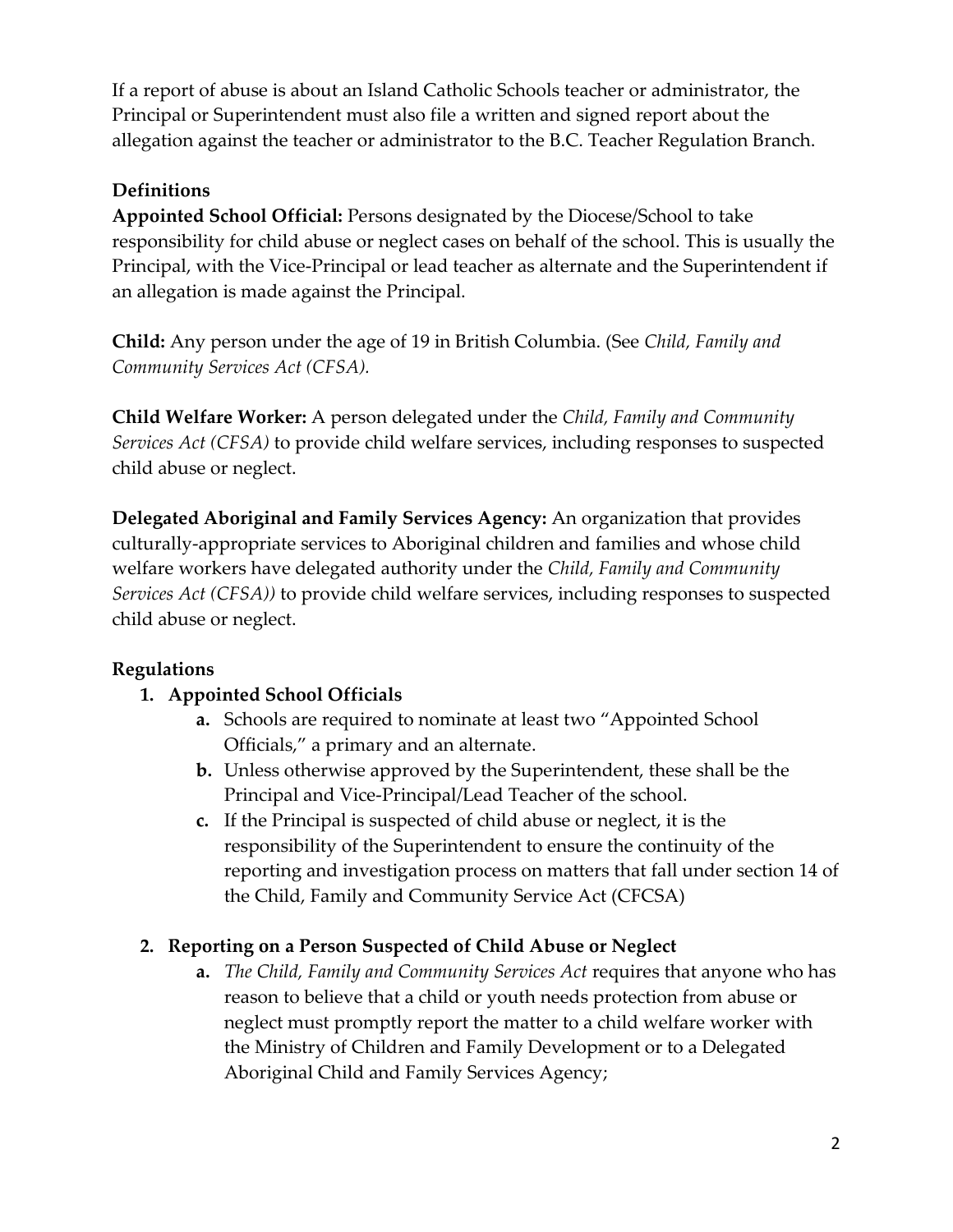- **b.** Following a report to the child welfare worker, Island Catholic Schools or Diocesan employees, clergy, volunteers or contractors must also inform the Appointed School Official for child abuse and neglect (the Principal).
- **c.** If the child is in immediate danger the person must also contact the police at 911 your local police department.
- **d.** The person will not contact the parents/guardians who may be involved in allegedly abusing the child; this is the responsibility of the child welfare worker.
- **e.** Parents must be informed by the Appointed School Official if a child is alleged to have been abused in the school setting.
- **f.** If one is uncertain about their duty to report, they are to consult with a child welfare worker who can discuss the options and appropriate course of action.
- **3. Additional Reporting if the Allegation is Against an Island Catholic Schools or Diocesan Employee, Clergy, Volunteer or Contractor**
	- a. If an employee, clergy, volunteer or contractor is suspected of child abuse or neglect, then an additional report must be filed with Diocese of Victoria Responsible Ministry and Safe Environment Office at 250-477-1331 ext. 223 or 1-877-237-7233.
	- b. The Principal is to inform the Superintendent that such a report has been made.
	- c. If a report of abuse is about an Island Catholic Schools teacher or administrator, the Principal and/or Superintendent must also file a written and signed report about the allegation against the teacher or administrator to the B.C. Teacher Regulation Branch.

# 4. **Reporting to Police**

- a. Call 911 or your local police department when:
	- **i.** A child or youth under 19 years of age is in immediate danger, and/or
	- **ii.** A criminal offence against a child or youth has been or is likely to be committed.
- **b.** Children and youth who are abused or neglected may be victims of criminal offences such as, but not limited to:
	- **i.** Criminal negligence causing bodily harm;
	- **ii.** Physical and sexual assault;
	- **iii.** Sexual interference or sexual invitation to touch a child under 14;
	- **iv.** Sexual exploitation of a child/youth; or
	- **v.** Failure to provide the necessities of life.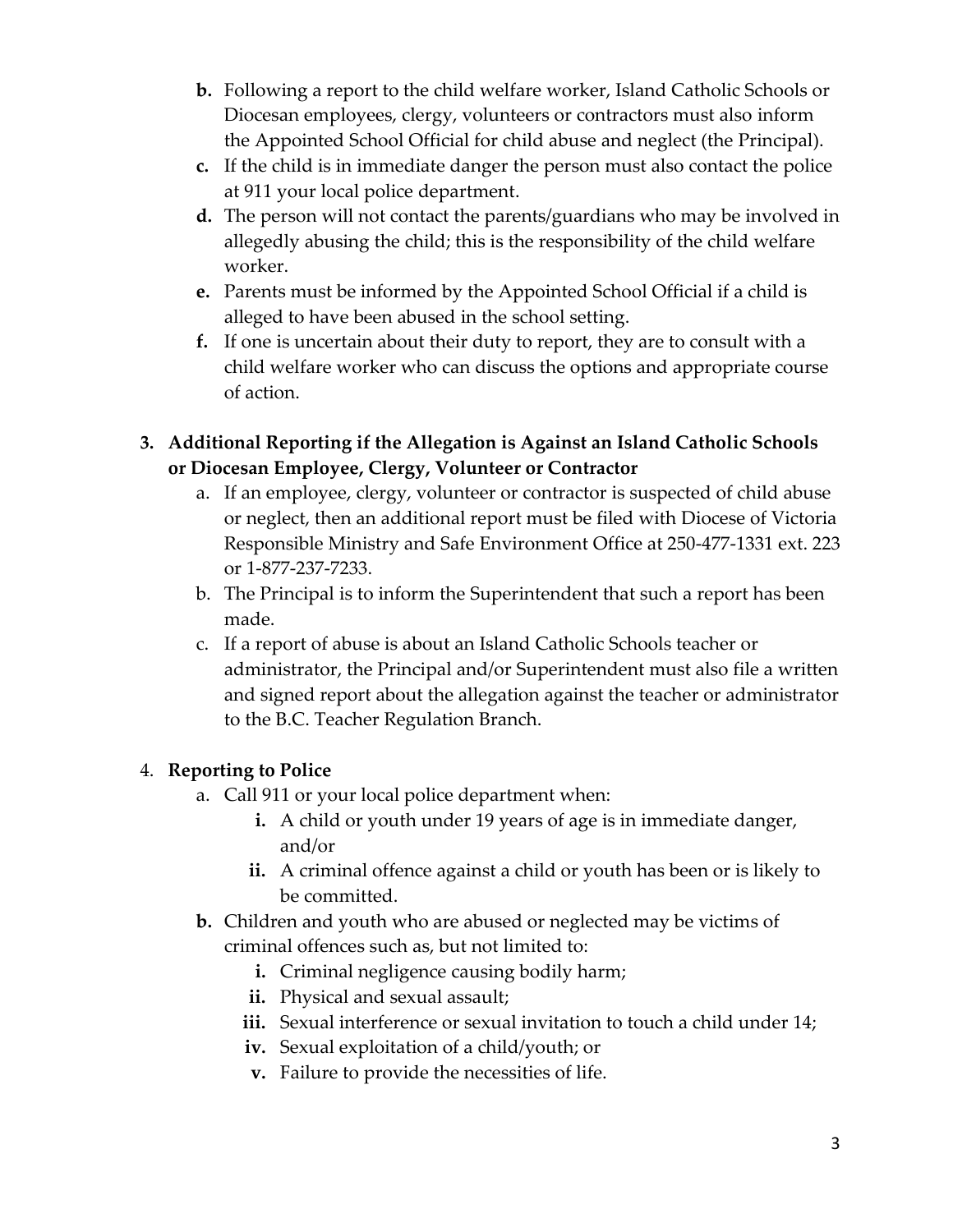#### **5. School/Diocesan Responsibilities**

- **a.** School/Diocesan personnel will cooperate fully with any resulting investigation.
- **b.** The School/Diocese will protect personal information regarding the investigation, including the reporter's identity, against improper or unauthorized disclosure or use.
- **c.** School personnel will not share information with outside agencies about child abuse investigations, particularly if the police are involved.
- **d.** The Appointed School Official will ensure that the school environment is safe during any investigation.
- **e.** School/Diocesan personnel will support students who are victims of child abuse or neglect.
- f. When an allegation has been made against an Island Catholic Schools or Diocesan employee, clergy, volunteer or contractor, that individual will be suspended from working with children pending the result of the investigation. Anyone found guilty of abuse will be permanently removed from their position.

# **6. Relationships with Partner Agencies**

- **a.** School/diocesan personnel will promote a working relationship with the local MCFD and Police on reporting suspected cases of child abuse and/or neglect and will cooperate with these parties in their response to reports.
- **b.** The Principal will provide staff with the names and contact information with the local agencies that will provide assistance when dealing with child abuse and neglect.

A template for contact information is provided in Appendix A. An up to date list of Delegated Aboriginal Child and Family Services Agencies are at [https://www2.gov.bc.ca/gov/content/family-social](https://www2.gov.bc.ca/gov/content/family-social-supports/data-monitoring-quality-assurance/reporting-monitoring/accountability/delegated-aboriginal-agencies)[supports/data-monitoring-quality-assurance/reporting](https://www2.gov.bc.ca/gov/content/family-social-supports/data-monitoring-quality-assurance/reporting-monitoring/accountability/delegated-aboriginal-agencies)[monitoring/accountability/delegated-aboriginal-agencies](https://www2.gov.bc.ca/gov/content/family-social-supports/data-monitoring-quality-assurance/reporting-monitoring/accountability/delegated-aboriginal-agencies)

## **7. Prevention of Child Abuse and Neglect**

- a. Teachers will ensure the *Family Life* Curriculum and the Physical Health and Education curriculum are taught each school year so as to provide students strategies to protect themselves and others from potential abuse, exploitation, and harm in a variety of settings.
- **b.** When there is reason to believe a child is in need of protection from any person the Principal has the authority to issue a "No Trespass Order" to any individual whose presence threatens the safety and welfare of students.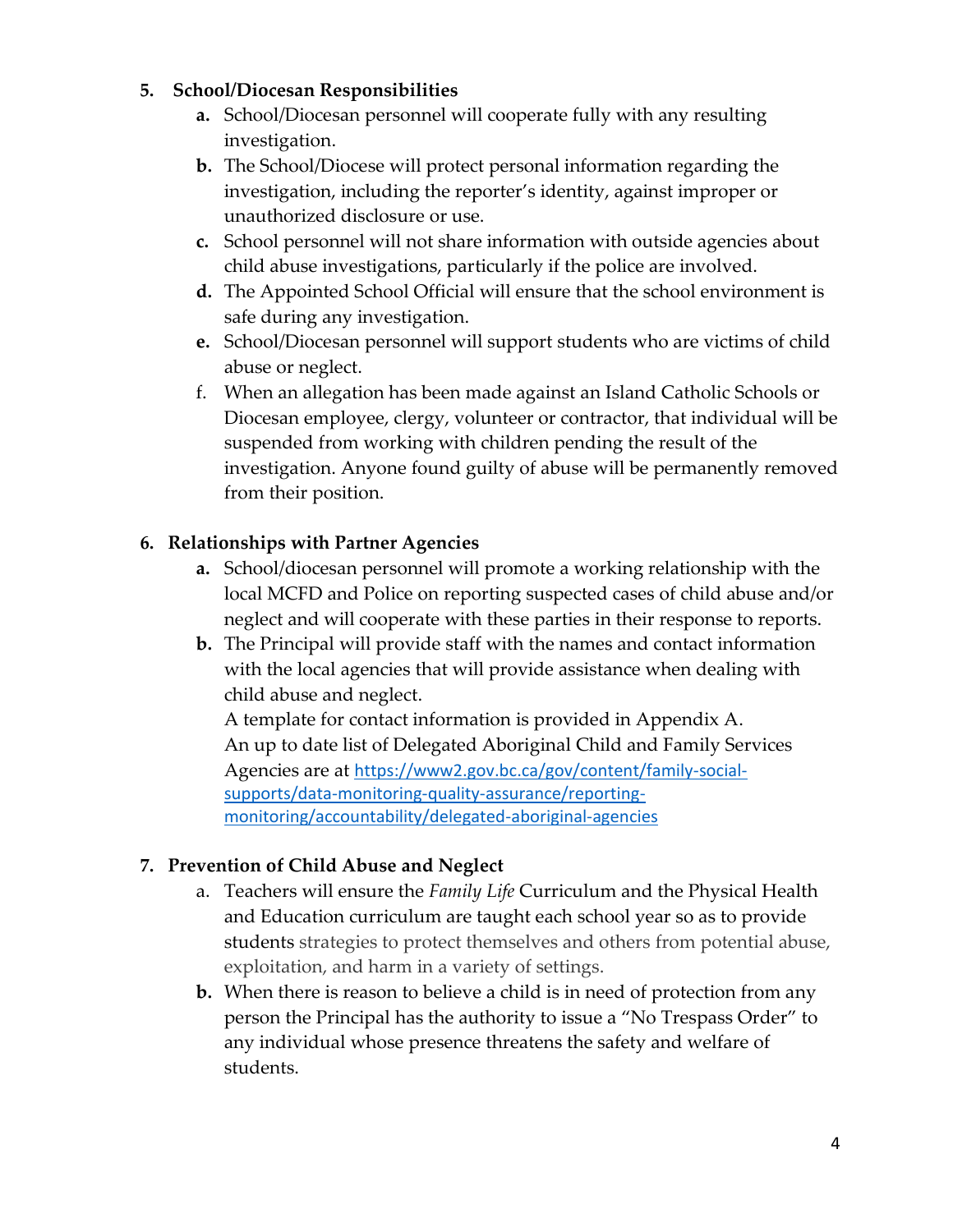### **8. Personnel Training and Review**

- **a.** The Principal will ensure that annual training is provided to all school personnel and volunteers who are working with children;
- **b.** Training will include recognizing child abuse or neglect, what actions are required, prevention measures, reporting child abuse or neglect and everyone's legal responsibility if they suspect the abuse or neglect of a child. (See *B.C. Handbook for Action on Child Abuse and Neglect* and *Diocese of Victoria Responsible Ministry and Safe Environment Policy*.)

### **Links**

B.C. Handbook for Action on Child Abuse and Neglect **[https://www2.gov.bc.ca/assets/gov/public-safety-and-emergency-services/public](https://www2.gov.bc.ca/assets/gov/public-safety-and-emergency-services/public-safety/protecting-children/childabusepreventionhandbook_serviceprovider.pdf)[safety/protecting-children/childabusepreventionhandbook\\_serviceprovider.pdf](https://www2.gov.bc.ca/assets/gov/public-safety-and-emergency-services/public-safety/protecting-children/childabusepreventionhandbook_serviceprovider.pdf)**

Responding to Child Welfare Concerns: Your Role in Knowing When and What to Report

[https://www2.gov.bc.ca/assets/gov/public-safety-and-emergency-services/public](https://www2.gov.bc.ca/assets/gov/public-safety-and-emergency-services/public-safety/protecting-children/childabusepreventionhandbook_generalpublicbooklet.pdf)[safety/protecting-children/childabusepreventionhandbook\\_generalpublicbooklet.pdf](https://www2.gov.bc.ca/assets/gov/public-safety-and-emergency-services/public-safety/protecting-children/childabusepreventionhandbook_generalpublicbooklet.pdf)

Diocese of Victoria Office of Responsible Ministry and Safe Environment. **<https://www.rcdvictoria.org/responsible-ministry>**

#### **Resources**

*Protecting Minors from Sexual Abuse: A Call to the Catholic Faithful in Canada for Healing, Reconciliation and Transformation*; printed by Canadian Conference of Catholic Bishops; © 2018

| Reference:                               | Approved                         |
|------------------------------------------|----------------------------------|
| B.C. Handbook for Action on Child Abuse  |                                  |
| and Neglect                              |                                  |
|                                          | Date Approved                    |
| Responding to Child Welfare Concerns:    |                                  |
| Your Role in Knowing When and What to    |                                  |
| Report                                   |                                  |
|                                          |                                  |
| Diocese of Victoria Responsible Ministry |                                  |
| and Safe Environment Policy              |                                  |
|                                          |                                  |
|                                          | Date(s) Revised: September 2013; |
|                                          | October 30, 2018                 |
|                                          |                                  |